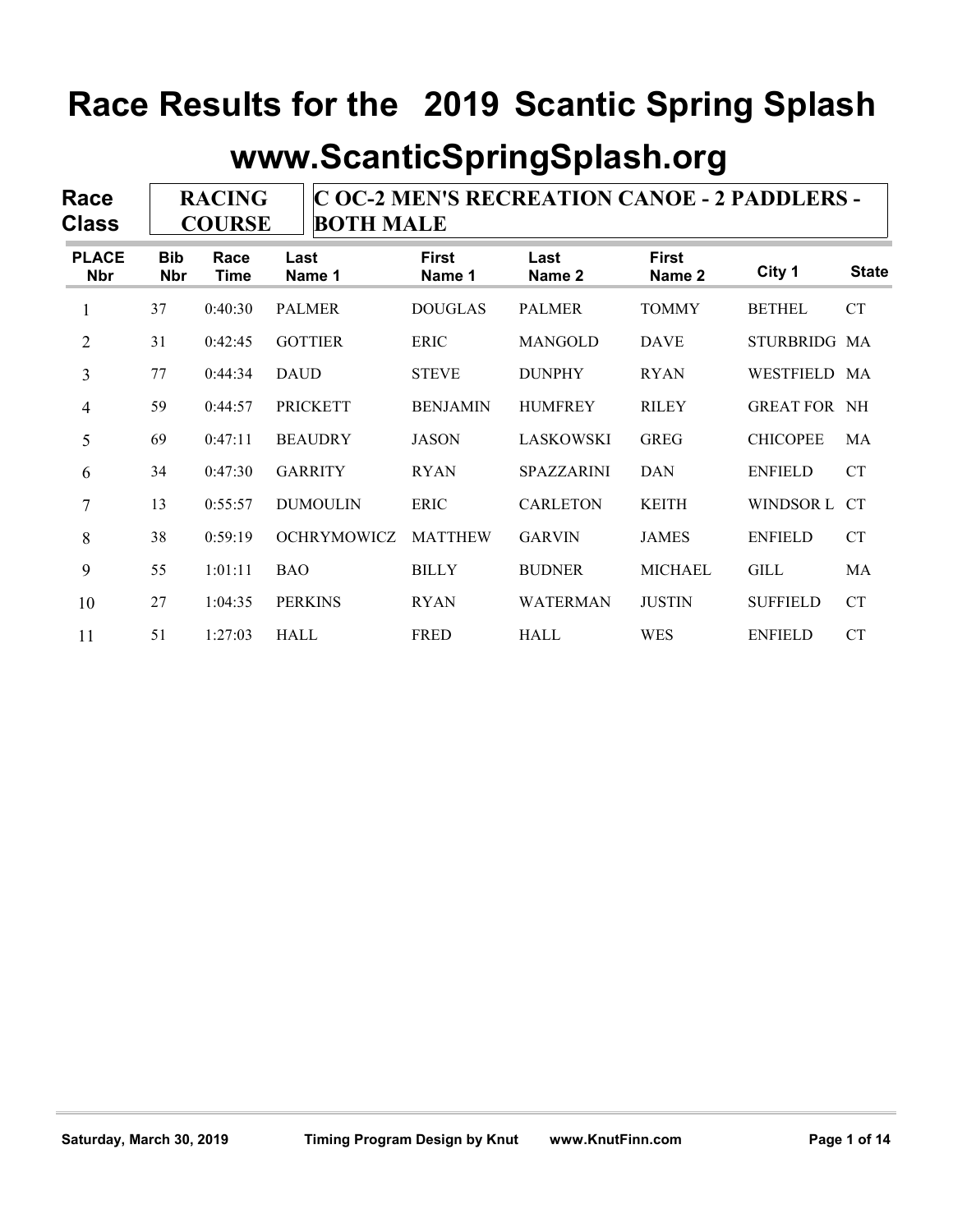#### **www.ScanticSpringSplash.org**

**Race Class D OC-2 MIXED RECREATION CANOE - 2 PADDLERS - MALE / FEMALE RACING COURSE Bib Nbr Race Time Last Name 1 First Name 1 Last Name 2 First Name 2 City 1 State PLACE Nbr** 1 60 0:40:57 LIZAK PAT THORNTON AMY WARREN MA 2 78 0:43:25 BRADLEY ALLISON BRADLEY PETE BOLTON CT 3 21 0:46:48 MALCHOW LINDSEY MALCHOW RICH GLASTONBU CT 4 56 0:51:28 SMITH LYDIA CORWIN ANDREW MIDDLEBUR VT

5 28 0:55:07 PERKINS CARRIE DUFOUR MATT COVENTRY CT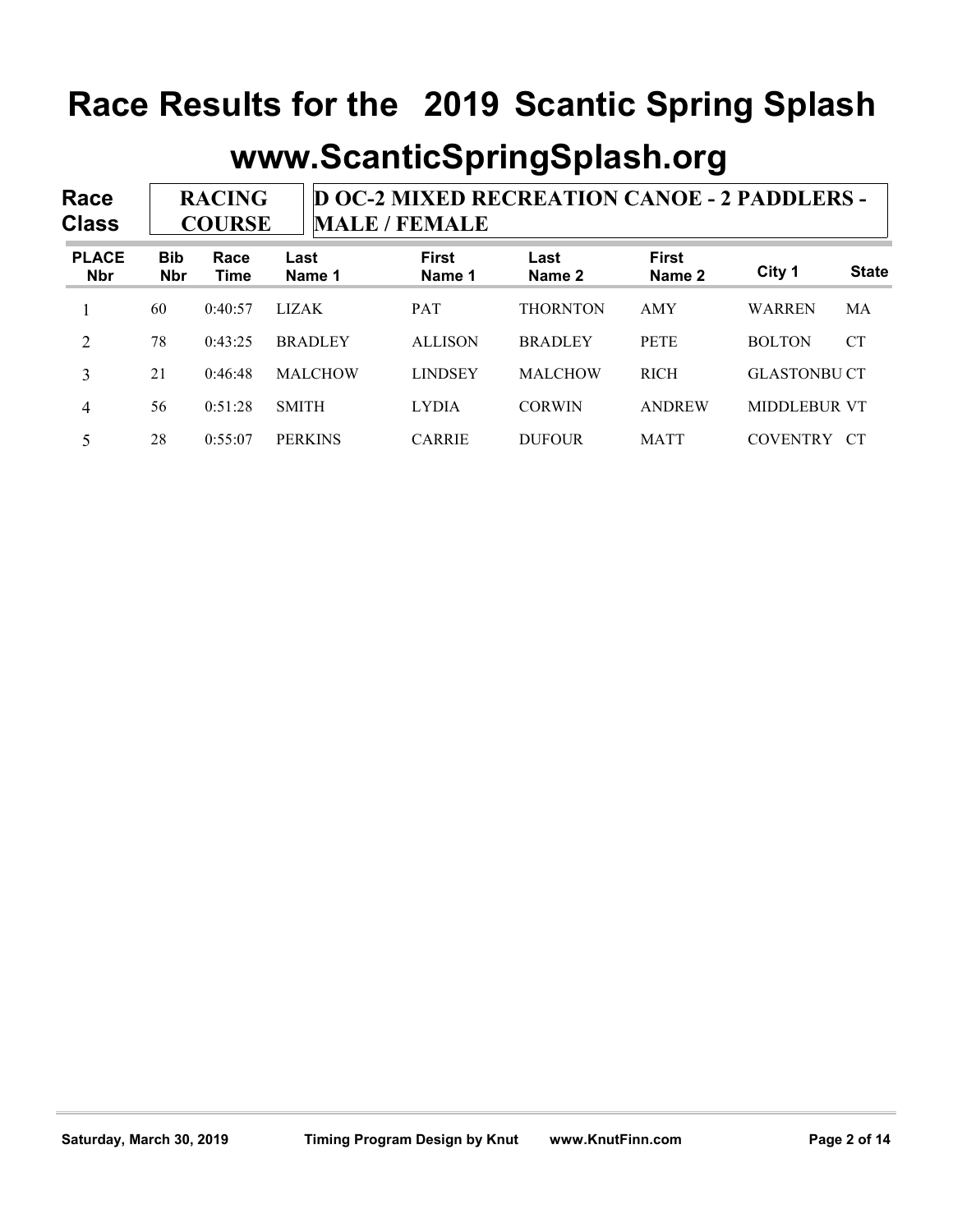| Race<br><b>Class</b>       |                          | <b>RACING</b><br><b>COURSE</b> |                | E OC-2 MASTERS RECREATION CANOE - BOTH<br><b>OVER 40</b> |                 |                        |               |              |  |  |
|----------------------------|--------------------------|--------------------------------|----------------|----------------------------------------------------------|-----------------|------------------------|---------------|--------------|--|--|
| <b>PLACE</b><br><b>Nbr</b> | <b>Bib</b><br><b>Nbr</b> | Race<br>Time                   | Last<br>Name 1 | First<br>Name 1                                          | Last<br>Name 2  | <b>First</b><br>Name 2 | City 1        | <b>State</b> |  |  |
|                            | 16                       | 0:39:48                        | <b>JONES</b>   | <b>ERIC</b>                                              | <b>THOMPSON</b> | <b>FRED</b>            | <b>GRANBY</b> | <b>CT</b>    |  |  |
|                            | 57                       | 0:50:01                        | <b>RELYEA</b>  | TIM                                                      | <b>FARMER</b>   | ΤJ                     | GILL          | МA           |  |  |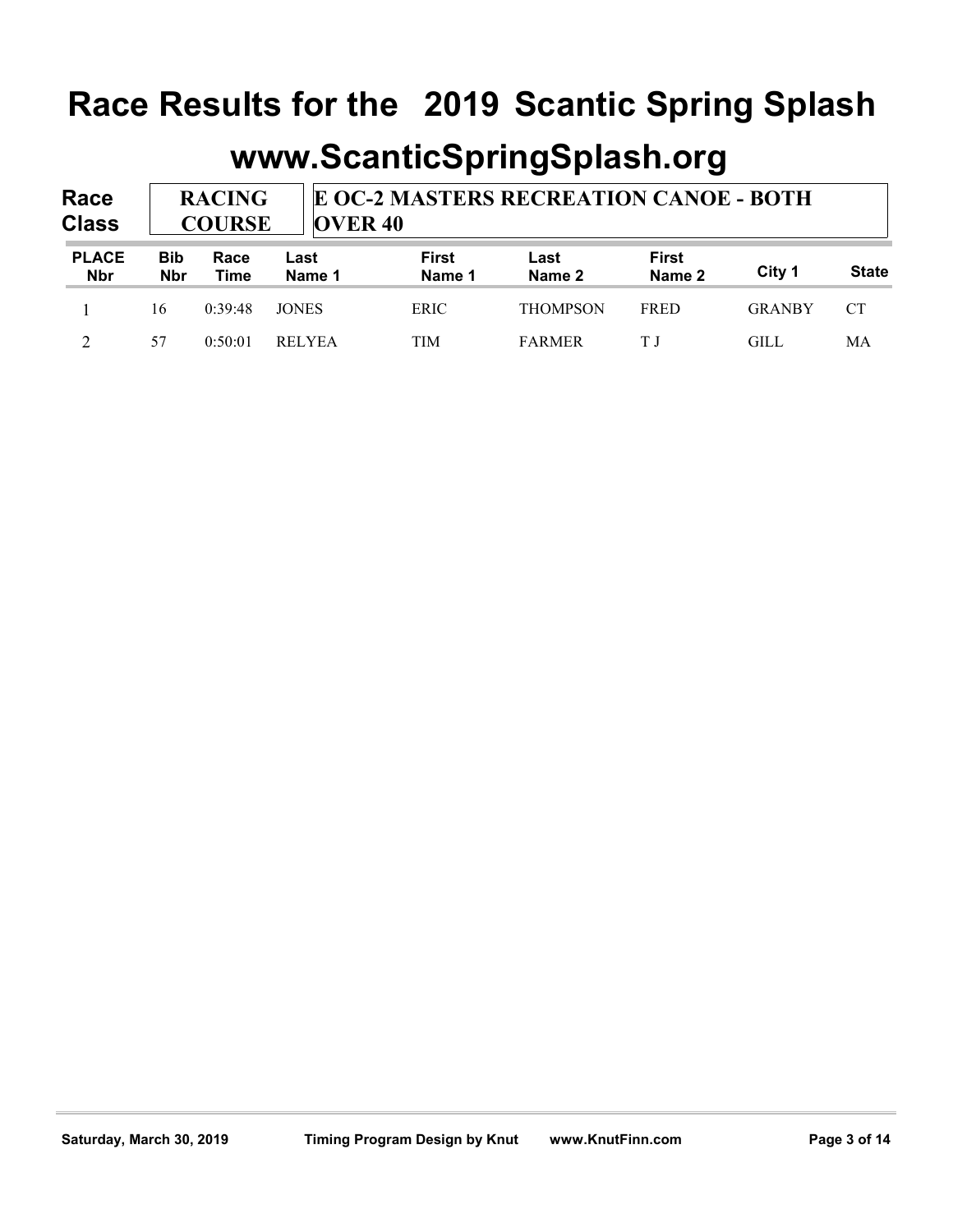| Race<br><b>Class</b>       |                          | <b>RACING</b><br><b>COURSE</b> |                | <b>F OC-2 2JR./SR RECREATION CANOE - JR-UNDER 17</b><br><b>SR. OVER 25</b> |                |                        |              |              |  |  |
|----------------------------|--------------------------|--------------------------------|----------------|----------------------------------------------------------------------------|----------------|------------------------|--------------|--------------|--|--|
| <b>PLACE</b><br><b>Nbr</b> | <b>Bib</b><br><b>Nbr</b> | Race<br>Time                   | Last<br>Name 1 | First<br>Name 1                                                            | Last<br>Name 2 | <b>First</b><br>Name 2 | City 1       | <b>State</b> |  |  |
|                            | $\mathfrak{D}$           | 0:37:36                        | <b>KENYON</b>  | <b>TED</b>                                                                 | <b>KENYON</b>  | <b>THEO</b>            | MONTVILLE CT |              |  |  |
| 2                          | 11                       | 0:45:55                        | <b>GUZIC</b>   | <b>WILLIAM</b>                                                             | <b>GUZIC</b>   | <b>ELIZABETH</b>       | ENFIELD      | <b>CT</b>    |  |  |
| 3                          | 12                       | 0:57:15                        | <b>DARBY</b>   | <b>MATHEW</b>                                                              | <b>GUZIC</b>   | ANDREW                 | <b>HUSON</b> | МA           |  |  |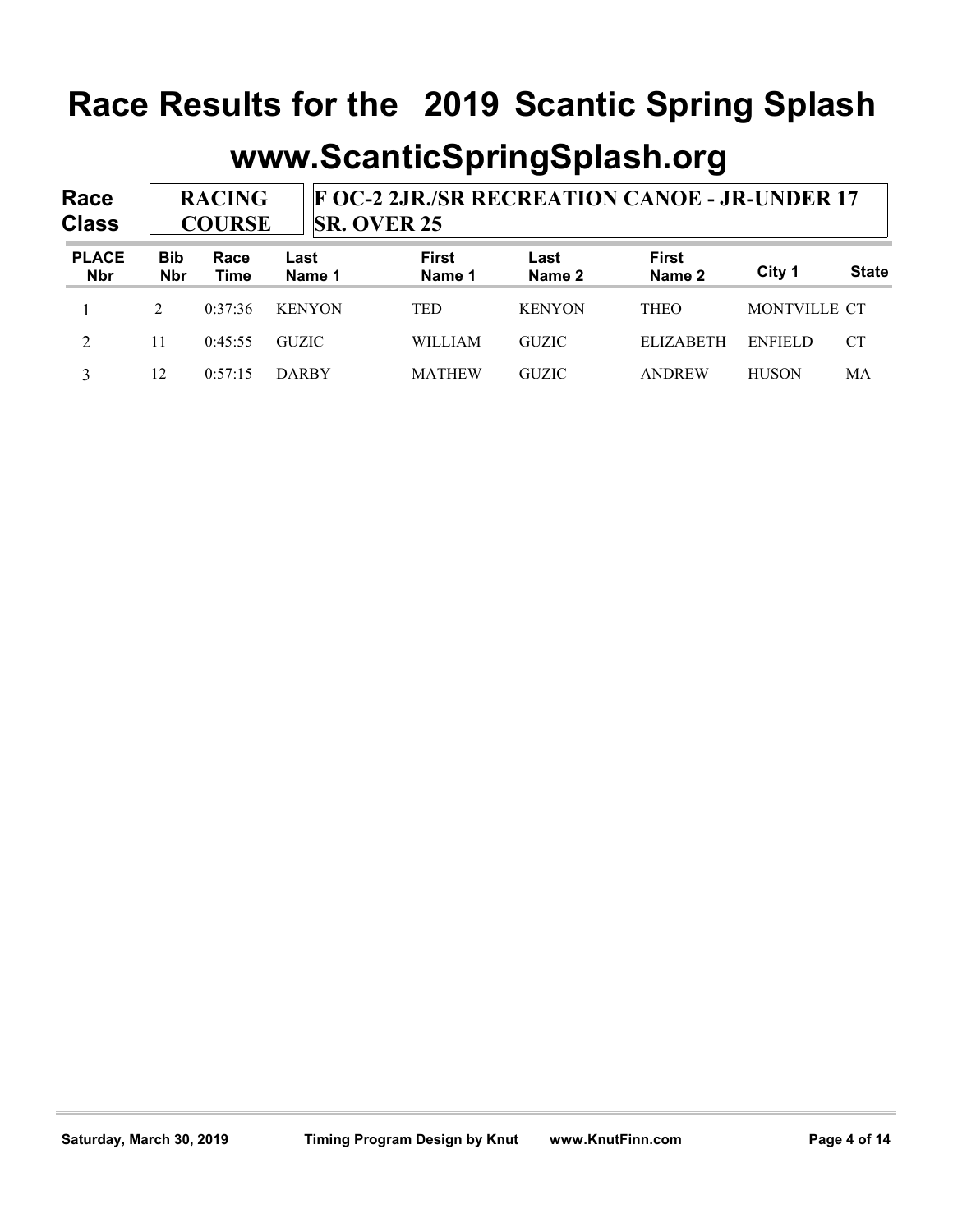| Race<br><b>Class</b>       |                          | <b>RACING</b><br><b>COURSE</b> |                 | <b>G OC-1 MEN'S RECREATION CANOE - 1 PADDLER</b> |                |                        |                    |              |  |  |
|----------------------------|--------------------------|--------------------------------|-----------------|--------------------------------------------------|----------------|------------------------|--------------------|--------------|--|--|
| <b>PLACE</b><br><b>Nbr</b> | <b>Bib</b><br><b>Nbr</b> | Race<br>Time                   | Last<br>Name 1  | <b>First</b><br>Name 1                           | Last<br>Name 2 | <b>First</b><br>Name 2 | City 1             | <b>State</b> |  |  |
|                            | 44                       | 0:36:17                        | <b>MADORE</b>   | <b>JERRY</b>                                     |                |                        | <b>WALES</b>       | MA           |  |  |
| $\overline{2}$             | 48                       | 0:38:25                        | <b>BRACKETT</b> | <b>CHARLEY</b>                                   |                |                        | FITZWILLIA NH      |              |  |  |
| 3                          | 58                       | 0:44:00                        | <b>ALLISON</b>  | <b>STEPHEN</b>                                   |                |                        | <b>GILL</b>        | MA           |  |  |
| $\overline{4}$             | 29                       | 0:48:02                        | <b>WEBBER</b>   | <b>RICH</b>                                      |                |                        | <b>TOLLAND</b>     | <b>CT</b>    |  |  |
| 5                          | 82                       | 0:55:06                        | <b>LOCKE</b>    | <b>JUSTIN</b>                                    |                |                        | <b>COLUMBUS OH</b> |              |  |  |
| 6                          | 79                       | 0:55:37                        | <b>MURRAY</b>   | <b>CHARLES</b>                                   |                |                        | STOCKBRID MA       |              |  |  |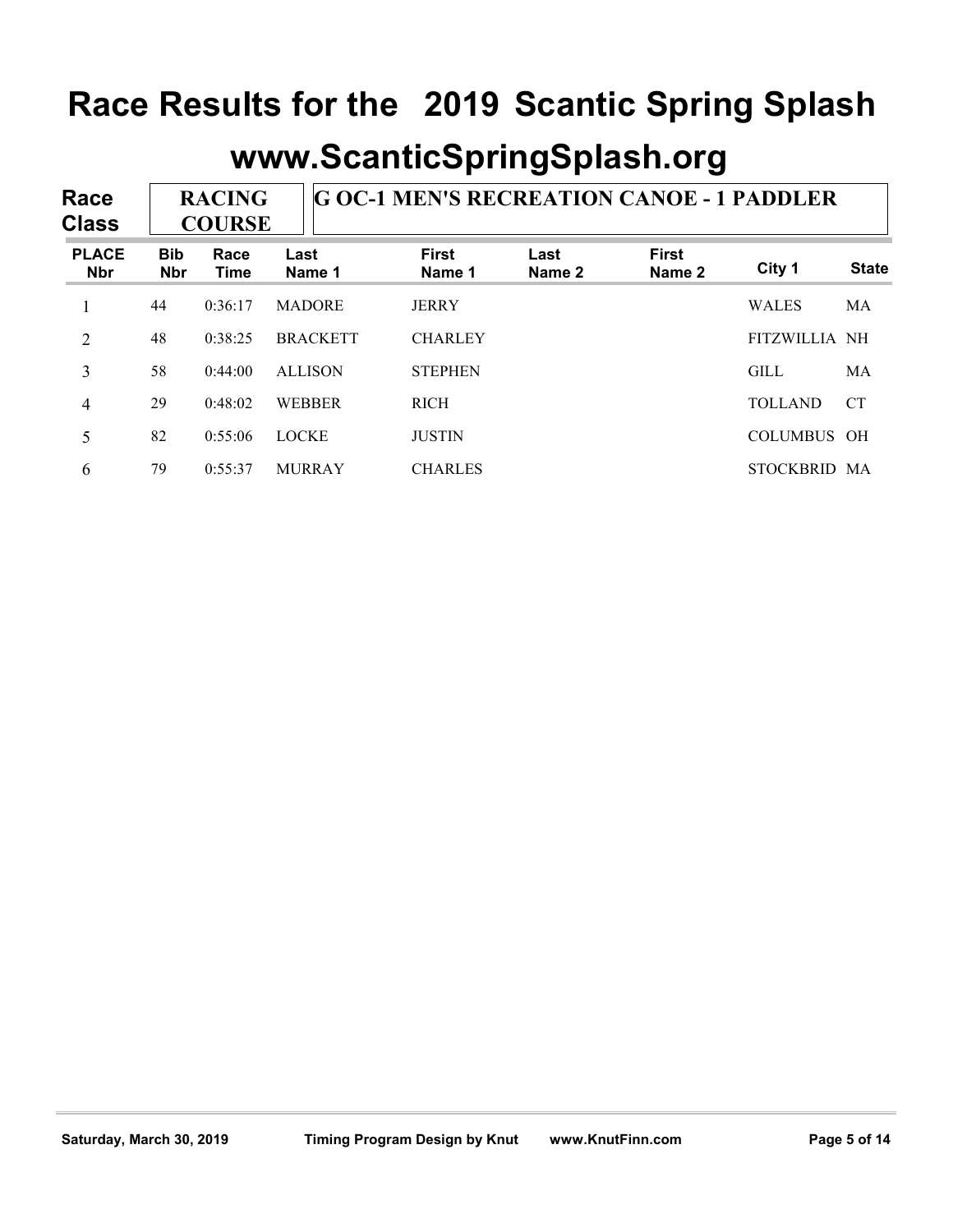| Race<br><b>Class</b> | <b>RACING</b><br><b>COURSE</b> |      |      | <b>I H OC-2 WOMEN'S RECREATION CANOE - 2</b><br><b>PADDLERS BOTH FEMALE</b> |      |       |  |
|----------------------|--------------------------------|------|------|-----------------------------------------------------------------------------|------|-------|--|
| <b>PLACE</b>         | <b>Bib</b>                     | Race | Last | First                                                                       | Last | First |  |

| <b>Nbr</b> | <b>Nbr</b> | Time | Name 1             | Name 1 | Name 2        | Name 2         | City 1        | <b>State</b> |
|------------|------------|------|--------------------|--------|---------------|----------------|---------------|--------------|
|            | 20         |      | $0:57:04$ VALLANCE | LAURA  | <b>HUNTER</b> | <b>CHELSEA</b> | WEST SUFFI CT |              |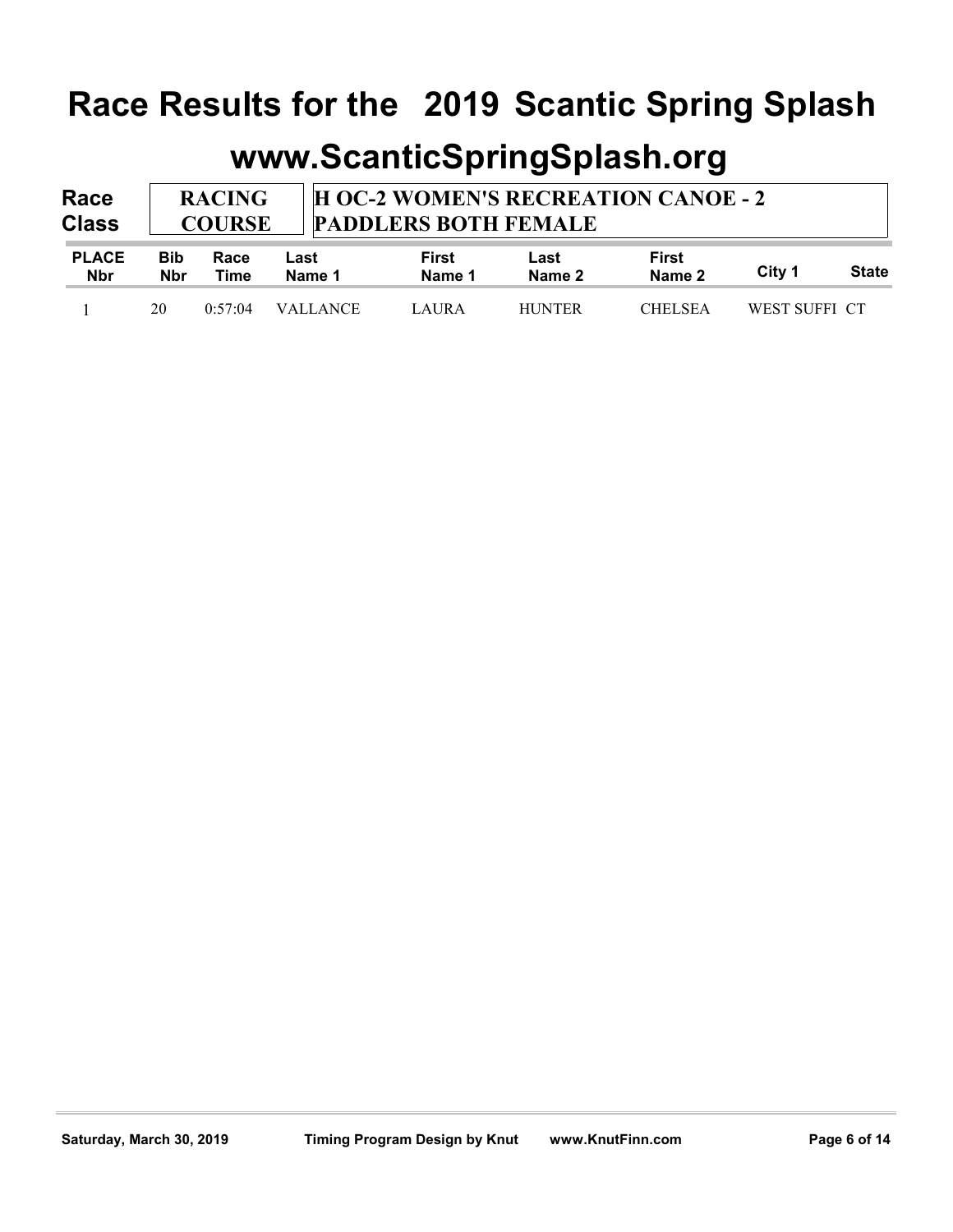#### **www.ScanticSpringSplash.org**

**Race Class I OC-2 LOCAL RECREATION CANOE LIVE IN LOCAL TOWNS RACING COURSE Bib Nbr Race Time Last Name 1 First Name 1 Last Name 2 First Name 2 City 1 State PLACE Nbr** 1 49 0:41:43 SHEA WILLIAM CHAMPAGNE MIKE E WINDSOR CT 2 9 0:44:15 DYNIA MICHAEL DYNIA JEFF ENFIELD CT 3 70 0:47:58 WASIK PAUL GERMANO FRANK EAST WINDS CT 4 54 0:48:16 SCOTT ANDY DALY FRAZER SOMERS CT 5 35 0:50:23 MAGNUSON COLE MAGNUSON BEN VERNON CT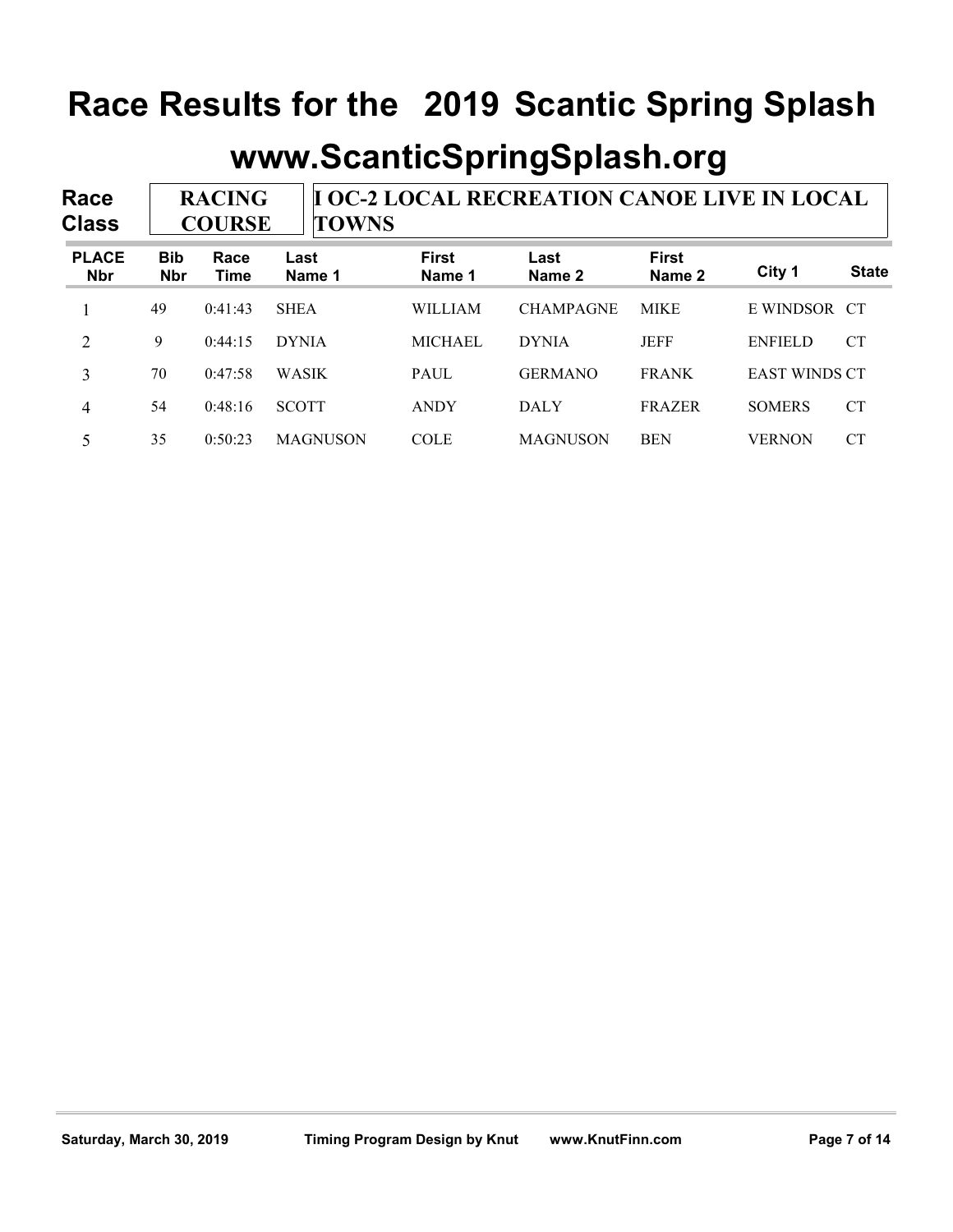| Race<br><b>Class</b>       |                          | <b>RACING</b><br><b>COURSE</b> |                 | <b>J KAYAK SHORT AND SHORTY under 13 9 Local Towns</b> |                |                        |                     |              |  |  |
|----------------------------|--------------------------|--------------------------------|-----------------|--------------------------------------------------------|----------------|------------------------|---------------------|--------------|--|--|
| <b>PLACE</b><br><b>Nbr</b> | <b>Bib</b><br><b>Nbr</b> | Race<br>Time                   | Last<br>Name 1  | <b>First</b><br>Name 1                                 | Last<br>Name 2 | <b>First</b><br>Name 2 | City 1              | <b>State</b> |  |  |
|                            |                          | 0:37:28                        | <b>WARNER</b>   | <b>PHILIP</b>                                          |                |                        | <b>HAMPDEN</b>      | MA           |  |  |
| $\overline{2}$             | 76                       | 0:38:17                        | <b>CLEMENT</b>  | <b>JEFF</b>                                            |                |                        | <b>BLOOMFIEL CT</b> |              |  |  |
| 3                          | 23                       | 0:45:04                        | <b>WYSOCKI</b>  | <b>KEVIN</b>                                           |                |                        | <b>SOMERS</b>       | <b>CT</b>    |  |  |
| 4                          | 53                       | 0:45:44                        | <b>CODY</b>     | <b>MATTHEW</b>                                         |                |                        | <b>ENFIELD</b>      | <b>CT</b>    |  |  |
| 5                          | 64                       | 0:58:00                        | <b>SACKETT</b>  | <b>BRIAN</b>                                           |                |                        | <b>ENFIELD</b>      | <b>CT</b>    |  |  |
| 6                          | 22                       | 1:01:12                        | <b>HAMILTON</b> | <b>ALEX</b>                                            |                |                        | <b>SOMERS</b>       | <b>CT</b>    |  |  |
| 7                          | 25                       | 1:04:53                        | <b>TUTTLE</b>   | <b>JOHN</b>                                            |                |                        | <b>SOMERS</b>       | CT           |  |  |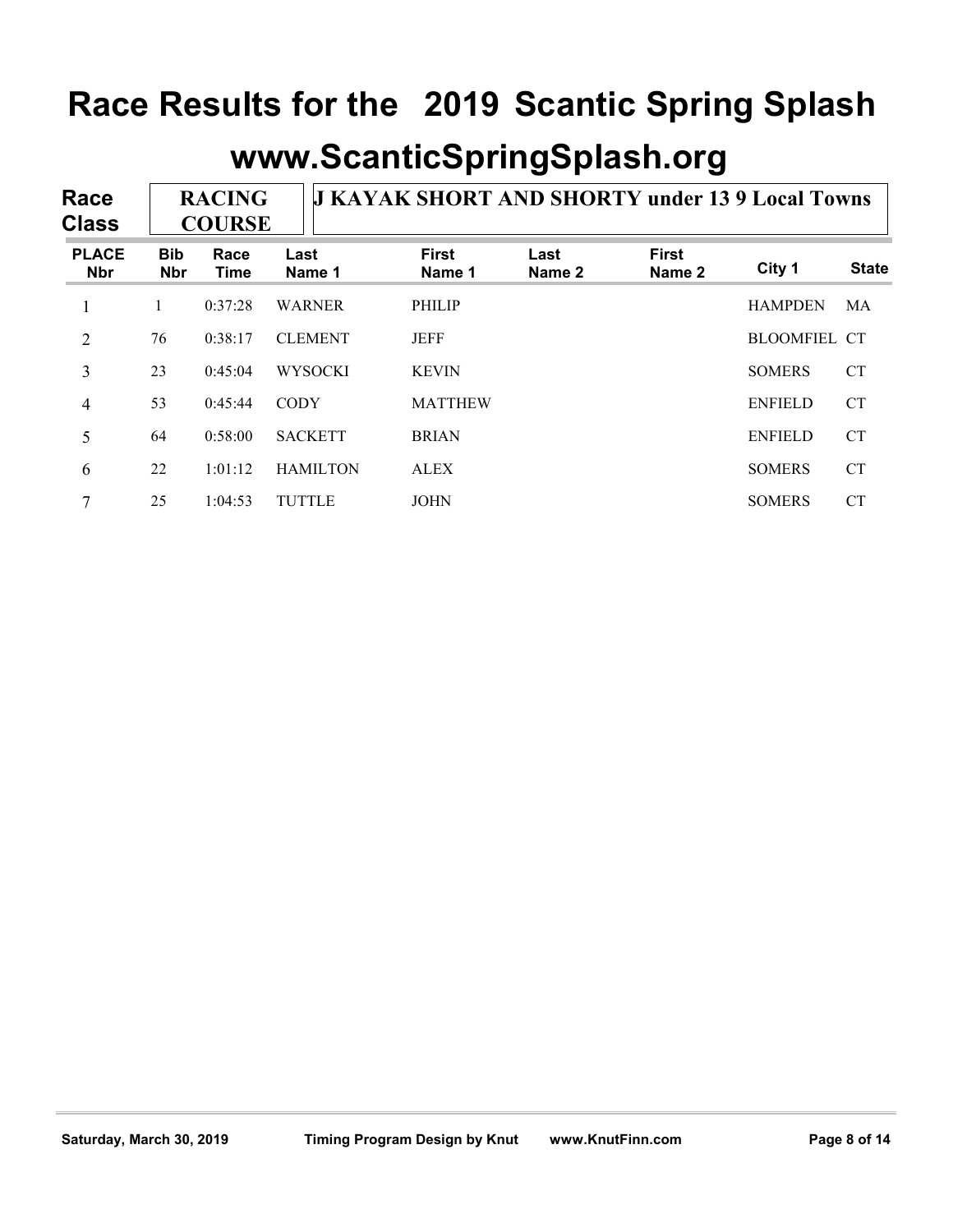| Race<br><b>Class</b>       |                          | <b>RACING</b><br><b>COURSE</b> |                 | L LONG KAYAK OVER 13 2 ANY MATERIAL |                |                        |                     |              |  |  |
|----------------------------|--------------------------|--------------------------------|-----------------|-------------------------------------|----------------|------------------------|---------------------|--------------|--|--|
| <b>PLACE</b><br><b>Nbr</b> | <b>Bib</b><br><b>Nbr</b> | Race<br>Time                   | Last<br>Name 1  | First<br>Name 1                     | Last<br>Name 2 | <b>First</b><br>Name 2 | City 1              | <b>State</b> |  |  |
|                            | 46                       | 0:33:42                        | <b>MADORE</b>   | <b>GUS</b>                          |                |                        | <b>WALES</b>        | МA           |  |  |
| $\overline{2}$             | 6                        | 0:34:27                        | <b>BEYER</b>    | ADAM                                |                |                        | ELLINGTON CT        |              |  |  |
| 3                          | 15                       | 0:34:30                        | <b>BELANGER</b> | <b>JEFFREY</b>                      |                |                        | <b>GREENFIELDMA</b> |              |  |  |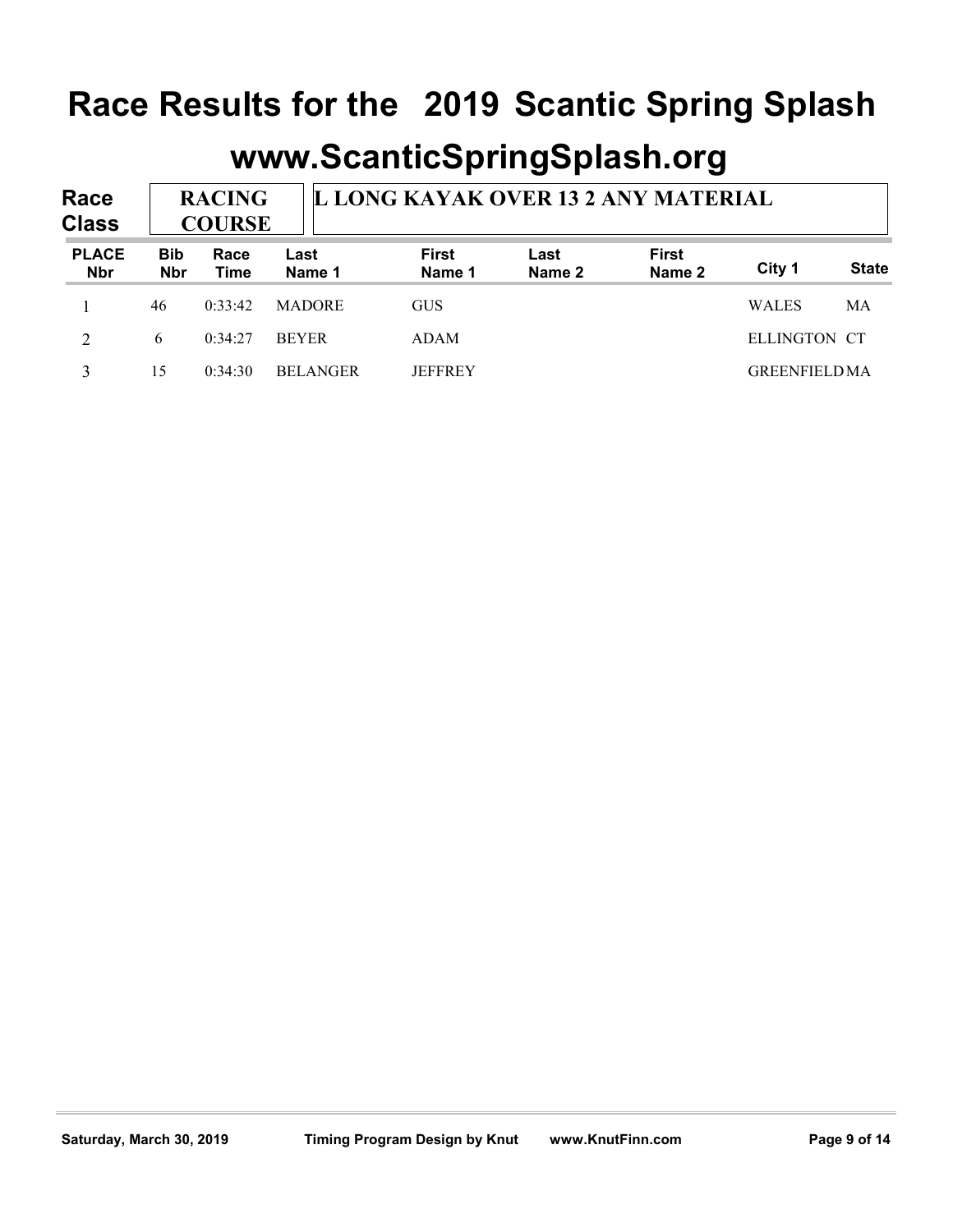| Race<br><b>Class</b>       |                          | <b>RACING</b><br><b>COURSE</b> |                  | <b>M SHORT KAYAK UNDER 13 2 ANY MATERIAL</b> |                |                        |                     |              |  |
|----------------------------|--------------------------|--------------------------------|------------------|----------------------------------------------|----------------|------------------------|---------------------|--------------|--|
| <b>PLACE</b><br><b>Nbr</b> | <b>Bib</b><br><b>Nbr</b> | Race<br>Time                   | Last<br>Name 1   | <b>First</b><br>Name 1                       | Last<br>Name 2 | <b>First</b><br>Name 2 | City 1              | <b>State</b> |  |
|                            | 43                       | 0:41:02                        | ANDERSON         | <b>DAVE</b>                                  |                |                        | <b>MANCHESTE CT</b> |              |  |
| $\overline{2}$             | 5                        | 0:42:24                        | <b>NOWAK</b>     | <b>DAVID</b>                                 |                |                        | <b>EAST HADD CT</b> |              |  |
| 3                          | 50                       | 0:45:05                        | <b>LEWIS</b>     | <b>MICHAEL</b>                               |                |                        | MIDDLETOWCT         |              |  |
| 4                          | 45                       | 0:45:12                        | <b>BROZOWSKI</b> | <b>JIM</b>                                   |                |                        | SOUTH WIN CT        |              |  |
| 5                          | 32                       | 0:46:39                        | <b>HOGAN</b>     | <b>J MICHAEL</b>                             |                |                        | <b>BRANFORD</b>     | <b>CT</b>    |  |
| 6                          | 14                       | 1:04:48                        | <b>SNUKIS</b>    | <b>JASON</b>                                 |                |                        | <b>SOMERS</b>       | <b>CT</b>    |  |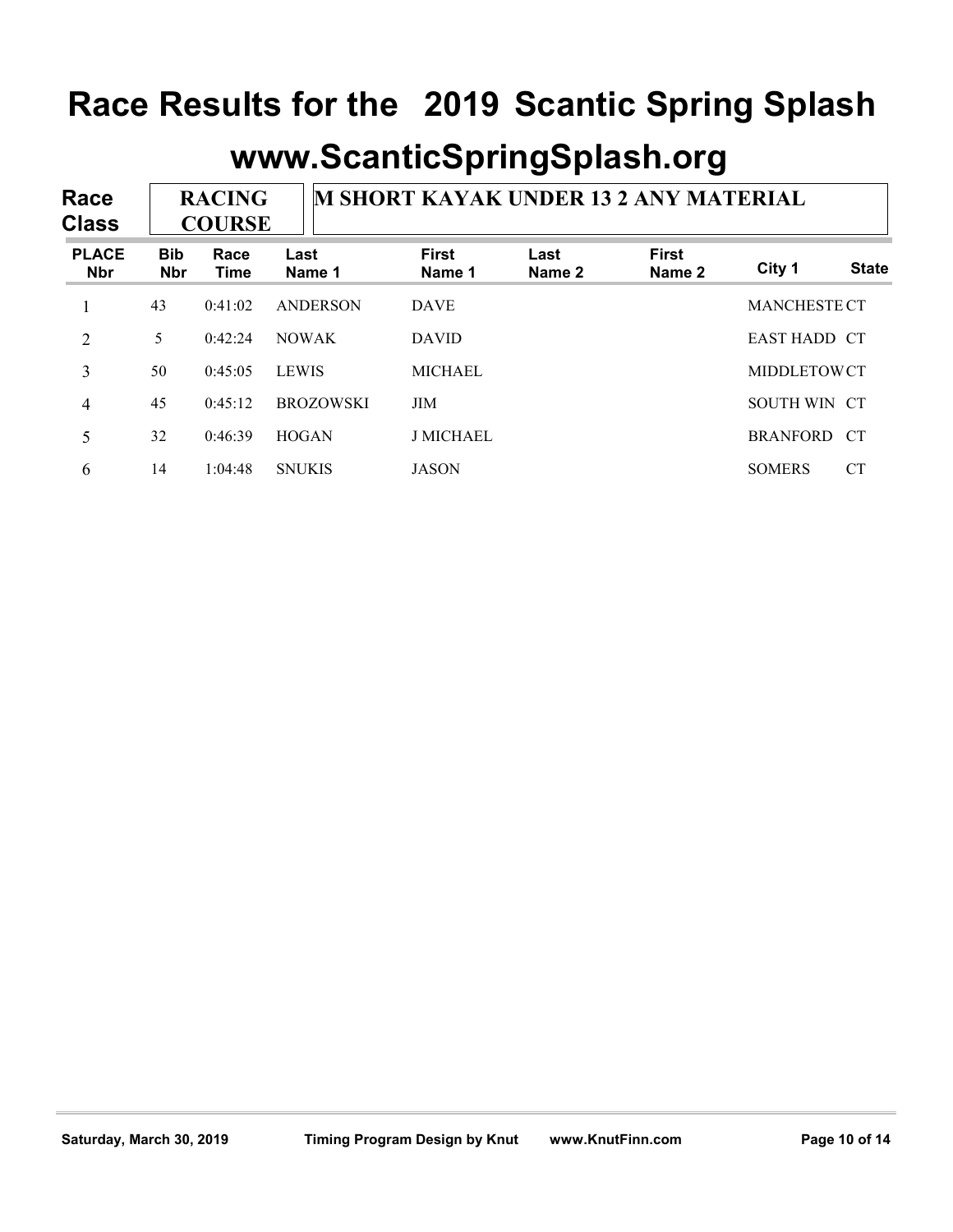| Race<br><b>Class</b>       | <b>RACING</b><br><b>COURSE</b> |                     |                   | <b>N SHORT PLASTIC KAYAK UNDER 13 2 MADE OF</b><br><b>PLASTIC</b> |                |                        |                     |              |  |  |
|----------------------------|--------------------------------|---------------------|-------------------|-------------------------------------------------------------------|----------------|------------------------|---------------------|--------------|--|--|
| <b>PLACE</b><br><b>Nbr</b> | <b>Bib</b><br><b>Nbr</b>       | Race<br><b>Time</b> | Last<br>Name 1    | <b>First</b><br>Name 1                                            | Last<br>Name 2 | <b>First</b><br>Name 2 | City 1              | <b>State</b> |  |  |
| $\mathbf{1}$               | 72                             | 0:36:45             | <b>DUGGAN</b>     | <b>KEITH</b>                                                      |                |                        | <b>LEICESTER</b>    | MA           |  |  |
| $\overline{2}$             | 19                             | 0:40:00             | <b>FARRELL</b>    | <b>ROY</b>                                                        |                |                        | <b>BLOOMFIEL CT</b> |              |  |  |
| 3                          | 68                             | 0:41:11             | <b>GODALE</b>     | <b>DOUG</b>                                                       |                |                        | MIDDLETOWCT         |              |  |  |
| $\overline{4}$             | 62                             | 0:42:37             | <b>ROZELL</b>     | <b>ZEKE</b>                                                       |                |                        | WESTFIELD MA        |              |  |  |
| 5                          | 39                             | 0:44:24             | <b>MOSS</b>       | <b>JONATHAN</b>                                                   |                |                        | SPRINGFIEL MA       |              |  |  |
| 6                          | 30                             | 0:46:21             | <b>RANDOLPH</b>   | <b>ART</b>                                                        |                |                        | <b>SHELTON</b>      | <b>CT</b>    |  |  |
| $\tau$                     | 67                             | 0:46:57             | <b>PAXI</b>       | <b>MARTIN</b>                                                     |                |                        | <b>NEWINGTON CT</b> |              |  |  |
| $8\,$                      | 33                             | 0:47:11             | <b>GONSALVES</b>  | <b>ANTHONY</b>                                                    |                |                        | W SPRINGFI MA       |              |  |  |
| 9                          | 65                             | 0:54:44             | <b>COURNOYUR</b>  | <b>ERIC</b>                                                       |                |                        | <b>SUFFIELD</b>     | <b>CT</b>    |  |  |
| 10                         | 40                             | 1:18:17             | <b>OKUN</b>       | <b>ANTHONY</b>                                                    |                |                        | <b>SOMERS</b>       | <b>CT</b>    |  |  |
| 11                         | 18                             | 1:20:41             | <b>MOYLEN</b>     | <b>MATTHEW</b>                                                    |                |                        | <b>SOMERS</b>       | <b>CT</b>    |  |  |
| 12                         | 41                             | 1:20:45             | <b>GELAZEWIEZ</b> | <b>NATHAN</b>                                                     |                |                        | <b>SOMERS</b>       | CT           |  |  |
| 13                         | 74                             | 1:21:22             | <b>KURAITIS</b>   | PAUL                                                              |                |                        | <b>WINDSOR</b>      | <b>CT</b>    |  |  |
| 14                         | 17                             | 1:22:29             | <b>LOCKE</b>      | <b>EMILY</b>                                                      |                |                        | <b>ENFIELD</b>      | <b>CT</b>    |  |  |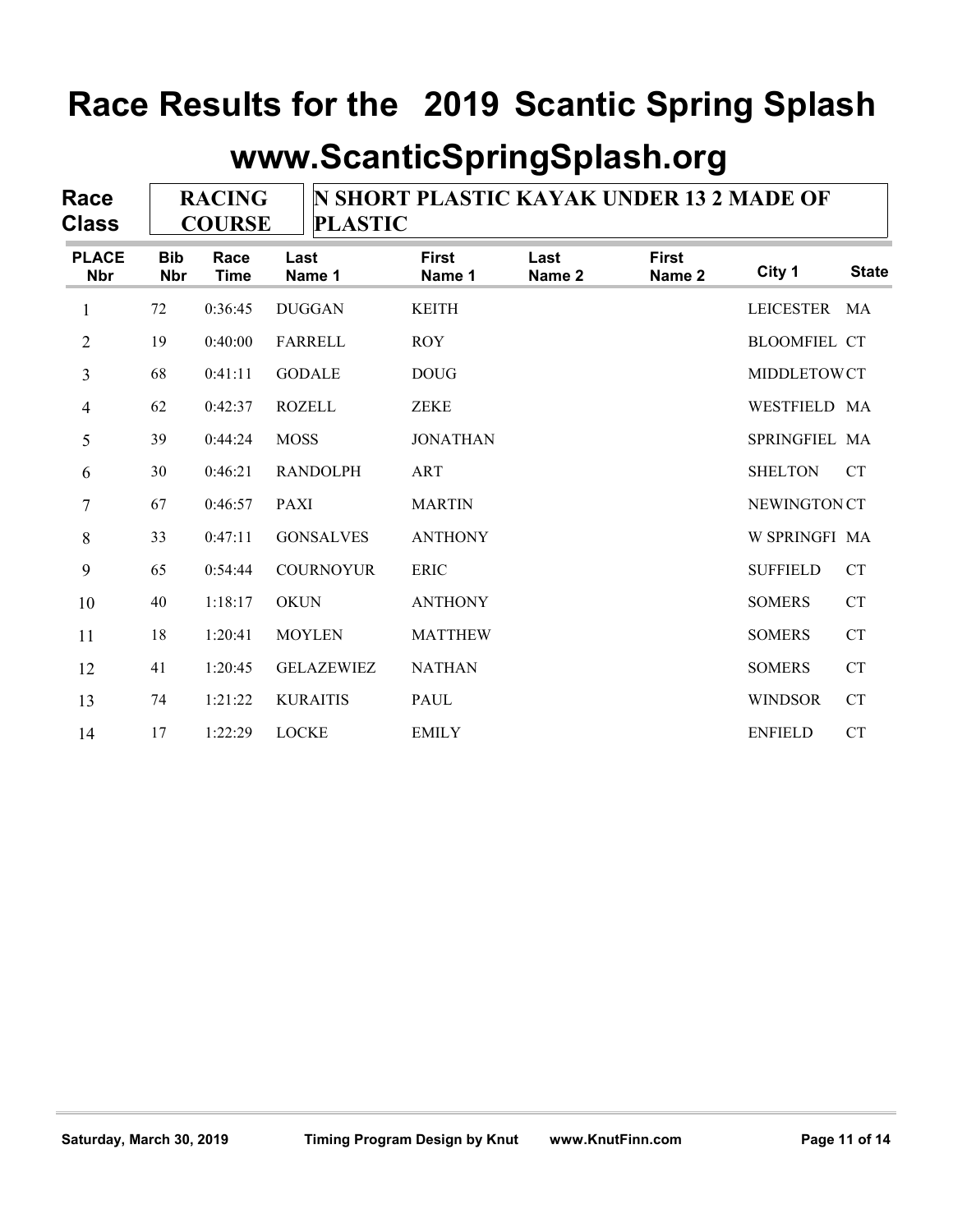| Race<br><b>Class</b>       |                          | <b>RACING</b><br><b>COURSE</b> |                | O KAYAK - WOMEN ANY KAYAK - FEMALE PADDLER |                |                        |                     |              |  |  |
|----------------------------|--------------------------|--------------------------------|----------------|--------------------------------------------|----------------|------------------------|---------------------|--------------|--|--|
| <b>PLACE</b><br><b>Nbr</b> | <b>Bib</b><br><b>Nbr</b> | Race<br>Time                   | Last<br>Name 1 | <b>First</b><br>Name 1                     | Last<br>Name 2 | <b>First</b><br>Name 2 | City 1              | <b>State</b> |  |  |
|                            | 75                       | 0:40:04                        | <b>LOCKE</b>   | <b>CINDY</b>                               |                |                        | <b>ENFIELD</b>      | <b>CT</b>    |  |  |
| $\overline{2}$             | 4                        | 0:42:26                        | <b>SIMMONS</b> | <b>KIMBERLY</b>                            |                |                        | <b>ENFIELD</b>      | <b>CT</b>    |  |  |
| 3                          | 61                       | 0:47:09                        | <b>ROCHE</b>   | <b>NORMA</b>                               |                |                        | NORTHAMP MA         |              |  |  |
| 4                          | 80                       | 0:47:36                        | <b>JOHNSON</b> | <b>HELEN</b>                               |                |                        | NORTHFIEL MA        |              |  |  |
| 5                          | 66                       | 0:58:08                        | <b>LEHMANN</b> | <b>JILL</b>                                |                |                        | <b>MANCHESTE CT</b> |              |  |  |
| 6                          | 73                       | 1:18:31                        | <b>LOCKE</b>   | AMY                                        |                |                        | <b>GRANBY</b>       | CT           |  |  |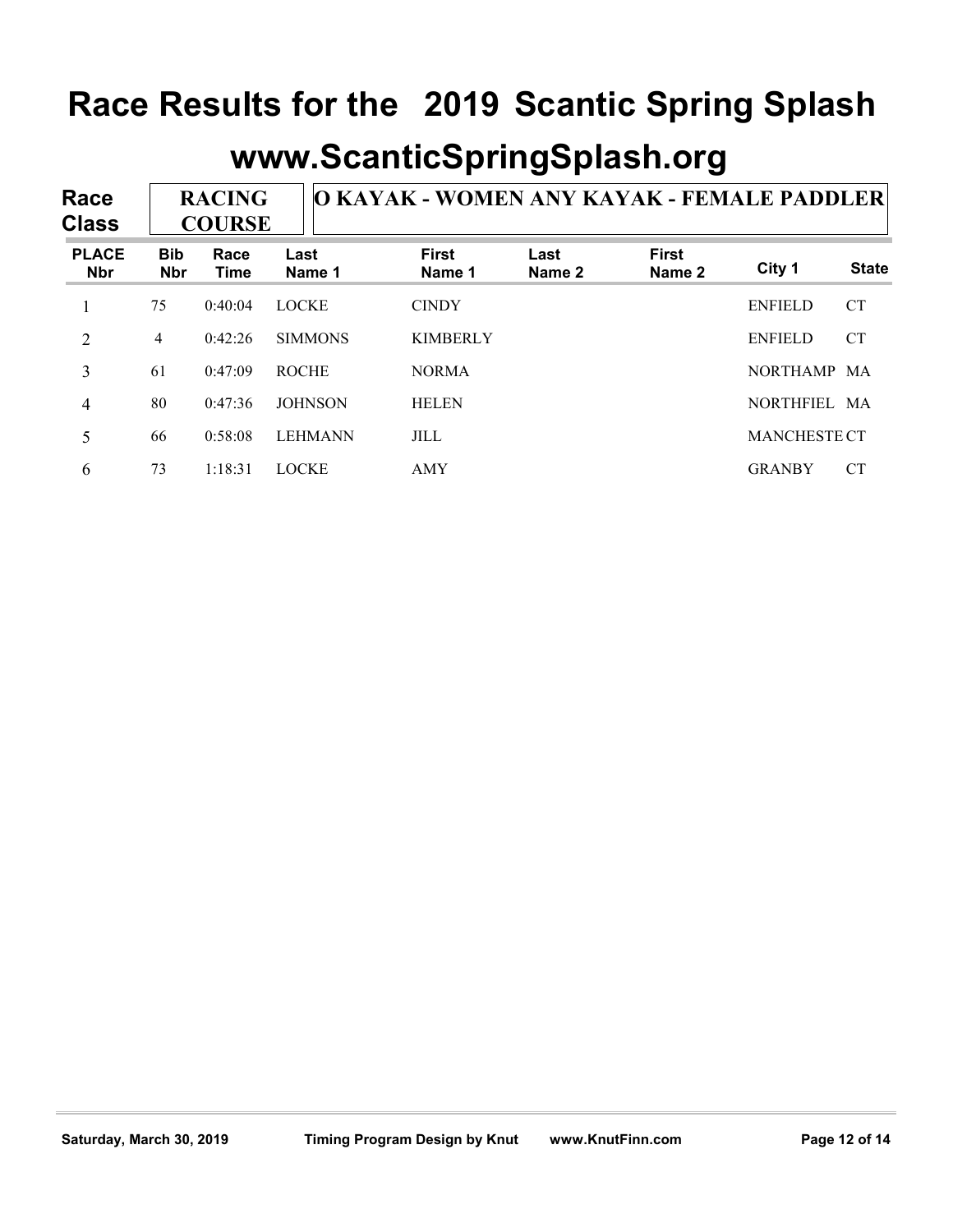#### **www.ScanticSpringSplash.org**

**Race Class P KAYAK - SHORTY KAYAK UNDER 10 MADE OF PLASTIC RACING COURSE**

| <b>PLACE</b><br><b>Nbr</b> | <b>Bib</b><br><b>Nbr</b> | Race<br>Time | Last<br>Name 1  | <b>First</b><br>Name 1 | Last<br>Name 2 | <b>First</b><br>Name 2 | City 1              | <b>State</b> |
|----------------------------|--------------------------|--------------|-----------------|------------------------|----------------|------------------------|---------------------|--------------|
|                            | 81                       | 0:40:34      | <b>HOWARTZE</b> | <b>MARK</b>            |                |                        | <b>DANBURY</b>      | <b>CT</b>    |
| $\overline{2}$             | 10                       | 0:44:18      | <b>ESTROSOS</b> | <b>SAVADOR</b>         |                |                        | <b>MANCHESTE CT</b> |              |
| 3                          | 26                       | 0:45:14      | <b>HANLEY</b>   | <b>RAYMOND</b>         |                |                        | <b>SIMSBURY</b>     | CT           |
| 4                          | 36                       | 0:45:25      | <b>KINDSETH</b> | <b>EVAN</b>            |                |                        | WOODBRID CT         |              |
| 5                          | 63                       | 0:51:02      | <b>LIVAICH</b>  | <b>ERIC</b>            |                |                        | S WINDSOR CT        |              |
| 6                          | 3                        | 1:00:38      | <b>DOLLOFF</b>  | <b>BRIAN</b>           |                |                        | <b>ENFIELD</b>      | <b>CT</b>    |
| 7                          | 8                        | 1:03:28      | <b>LYONS</b>    | <b>TONY</b>            |                |                        | <b>STORRS</b>       | <b>CT</b>    |